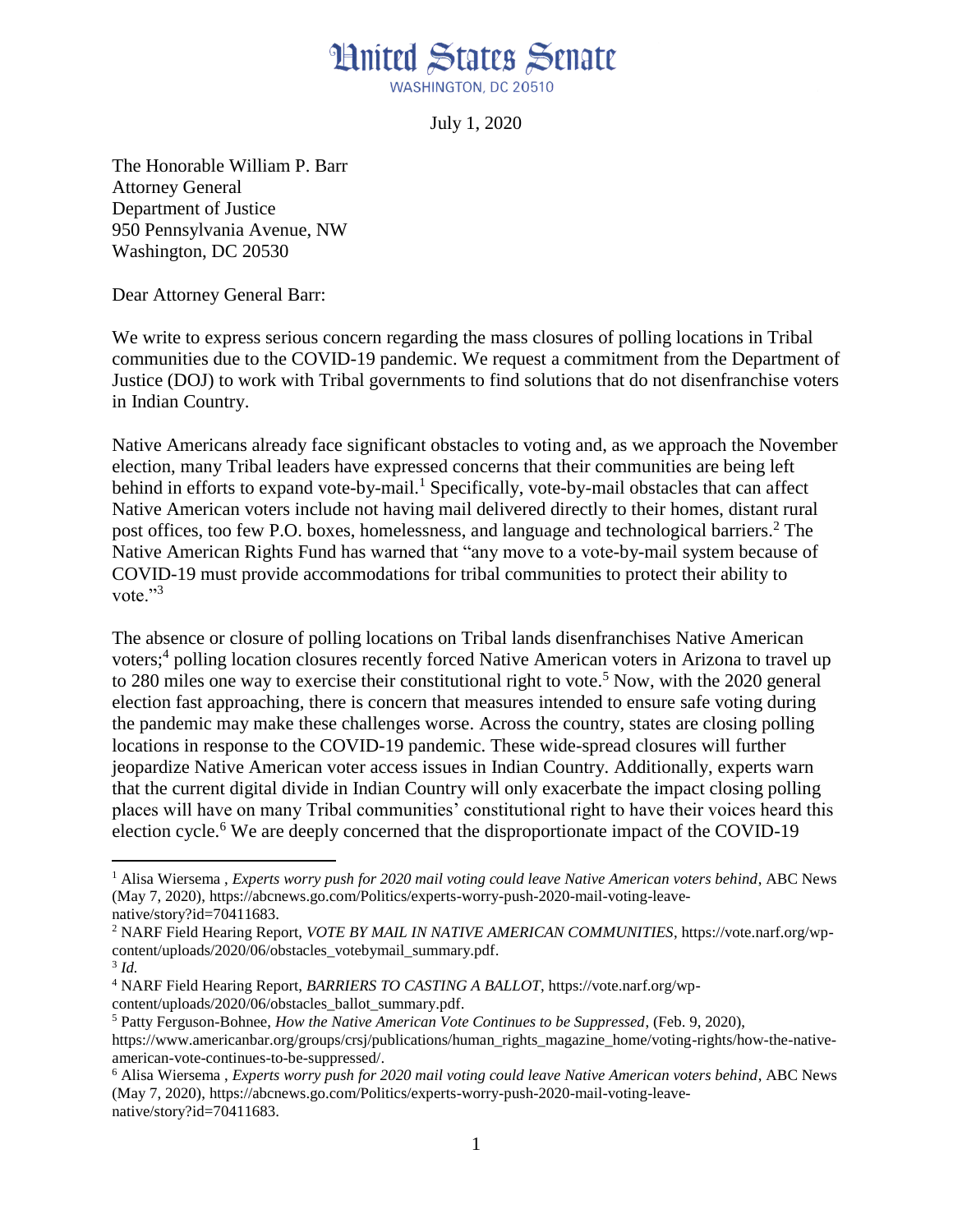pandemic on Tribal communities will spread to the ballot box via changes in voting procedures that may disenfranchise Native American voters.<sup>7</sup>

Requests from Native American voters for more accessible polling locations have been ignored for far too long.<sup>8</sup> The Department must take action to uphold the constitutional rights of Native Americans. The Department of Justice Civil Rights Division's Indian Working Group exists to protect the rights of Native Americans, and we strongly urge you to engage this group – along with election officials across the country – to ensure that Tribal communities have access to the ballot box.

We respectfully ask the Department to answer the following questions:

- 1. Will the Department commit to working with Tribal leaders and Native American communities to find solutions to problems associated with voting during a pandemic that will not disenfranchise voters?
- 2. Has the Department received complaints regarding a lack of polling locations for Native American voters during this year's primary elections? Please provide reports detailing those complaints and any documents citing complaints that voters were unable to cast a vote due to the lack of accessible poll locations.
- 3. Has the Department of Justice Civil Rights Division's Indian Working Group engaged with election officials to ensure that Native American voting rights are protected during the upcoming elections? If so, what actions have been taken?

We need to do more to restore Americans' confidence in our political system. We need to listen to communities who have struggled to have their voices heard and act on their recommendations. Voting is one of the most important ways that the American people can ensure their elected leaders are held accountable for their actions and decisions, and we should be doing everything we can to strengthen this right.

Thank you for your prompt attention to this serious matter.

Sincerely,

 $\overline{a}$ 

/s/ Amy Klobuchar /s/ Tom Udall Amy Klobuchar<br>
United States Senator<br>
United States Senator<br>
United States Senator United States Senator United States Senator

<sup>7</sup> Pedro Nicolaci da Costa*, Native Americans are being hit hard by coronavirus, an echo of colonial pandemics that nearly wiped them out*, MarketWatch (May 13, 2020), https://www.marketwatch.com/story/native-americans-arebeing-hit-hard-by-coronavirus-an-echo-of-the-colonial-pandemics-that-nearly-wiped-them-out-2020-05-13. <sup>8</sup> Native American Voting Rights Act,

https://www.tomudall.senate.gov/imo/media/doc/NAVRA%20Bill%20Text.pdf.